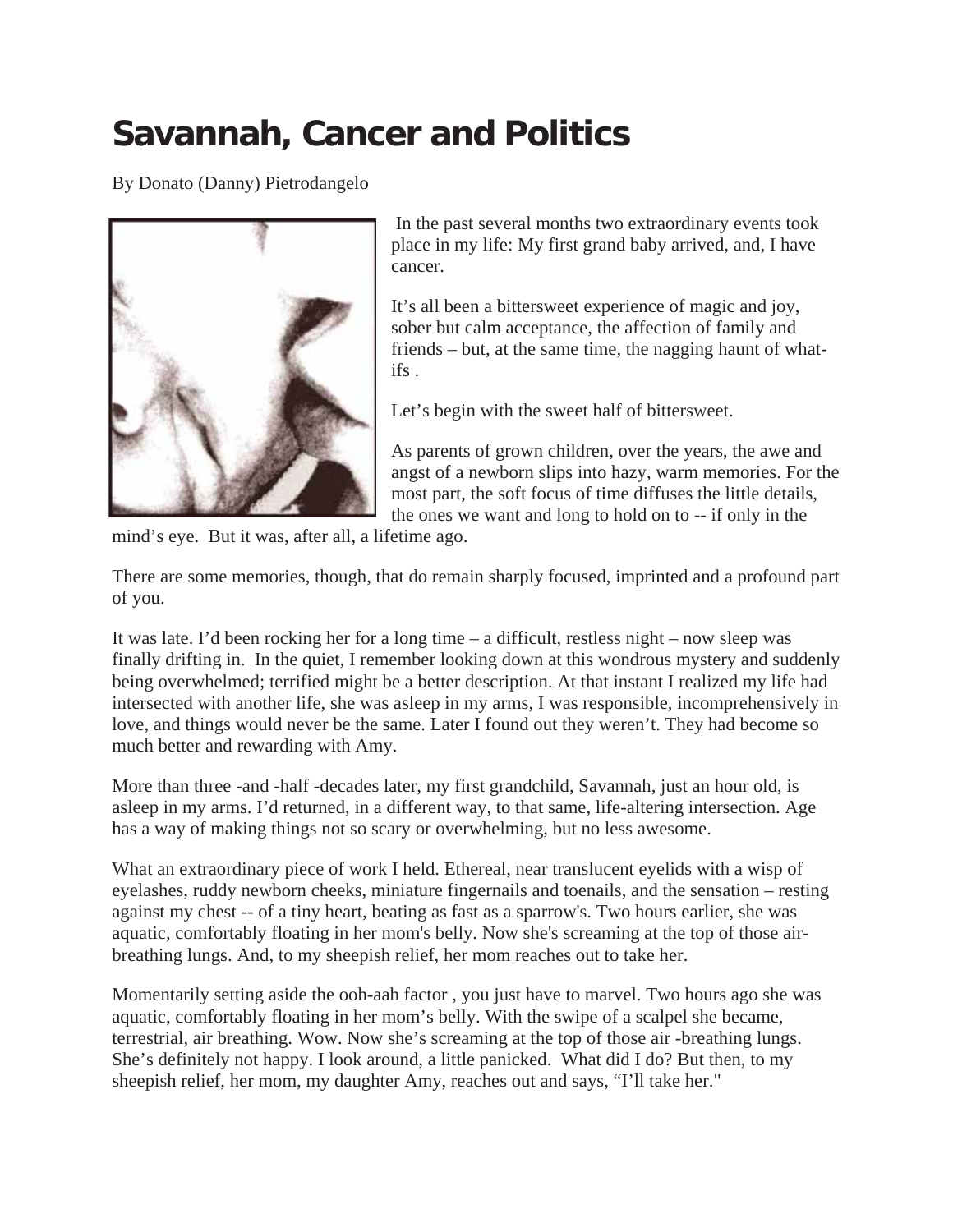That's when it hits me: my baby has her own baby. I realize that along with the joy of your first grandbaby, comes a little sadness. It's real now. Your little girl is all grown up. Then I smile as I think, that's okay, its Amy's turn.

Now, the other event, you might call the bitter side of bittersweet.

A few months ago I was diagnosed with cancer, no actually cancers. The first is "guy cancer." It's aggressive and came out of nowhere. If I were a car, people would be awed by my zero - 60 performance. It was a surprise; a year earlier things were all good. Blood tests, basically normal. A precautionary biopsy came back nada. Twelve months later, follow-up tests revealed advanced prostate cancer. I was lucky. With the benefit of repeated tests, it was caught early, it hadn't spread, a Transformer-like robot operated and I'm home now with a very sore abdomen.

Coincident and unrelated, the tests showed something else. I call it my "cancer in waiting." The red and white cell and platelet counts in my blood are dropping. The specialist summed it up simply: "Your blood is pooping out." For now, the course is regular testing, wait-and-see. Though, if it continues to poop-out, it could lead to Leukemia.

All-in-all I'm really lucky, as I mentioned. But I can't help but being haunted by the question: What if?

What if I hadn't had multiple blood tests and biopsies? I'd had no idea that anything was wrong. I have no symptoms of cancer. None. I teach karate twice a week, walk miles taking photographs and work 60 hours a week at a job I love.

Health insurance made multiple tests, retesting and quick treatment possible. But again, I'm lucky. Though self employed, I have an extraordinary – and insured – spouse, Karen. Otherwise, I might be on my way to visit Jim Morrison.

Grandparenthood also brought with it a what if. Savannah was born about three weeks early. That meant mother and baby needed more intensive -- and more expensive care -- before, during and after. The final bill will probably be in the mid-five figures. Most of it will be paid by their insurance.

## What if?

As uninsured parents, that would have meant struggling with the uncertainty, stress -- and too often, baffling bureaucracy – of a patchwork of services for high risk births – in a state that's just cut \$5.4 million from a vital service, to help in those cases, Healthy Start; one that's just cut nearly half a billion dollars from Medicaid and plans to put millions more on the chopping block.

The actions and public policy of Florida's leadership, and too much of the country's, seems to be saying: no insurance – good luck with that cancer thing and sorry about the grandbaby.

My two recent experiences make the issue of national healthcare personal. So, personally I have to ask: Congressman Southerland, Governor Scott and Attorney General Bondi who oppose - and in General Bondi's case, is fighting against -- a national healthcare program. What if you had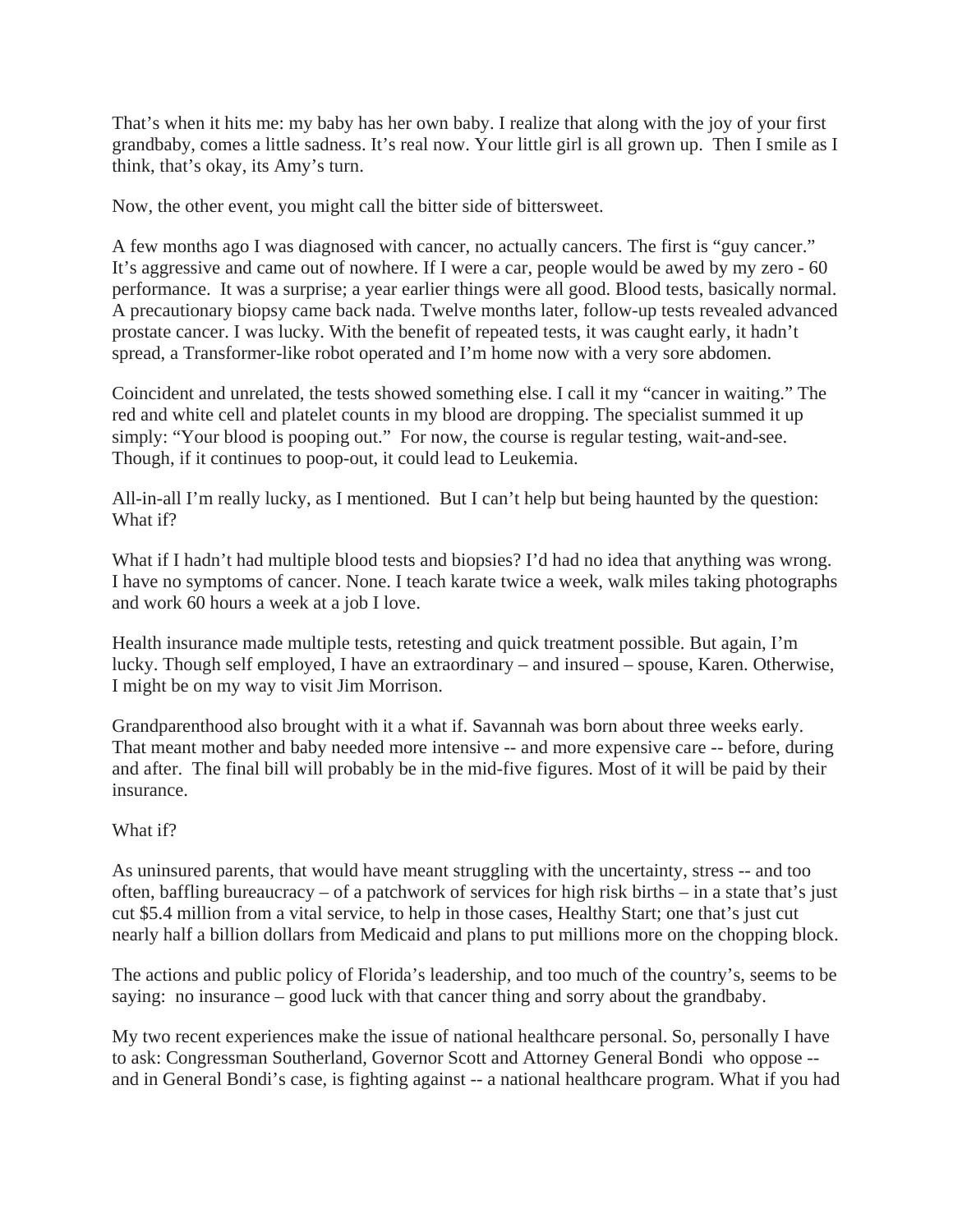cancer or an at-risk baby and you didn't have access to your government subsidized health insurance?

How do you look at yourself in the mirror -- with good conscious,-- and not be ashamed of your political posturing which says: "Good health my fellow Floridians, I mean, those of you who can afford it "?

I hope it won't take an "experience" like mine for you to recognize the shame in your perspective.

Several weeks ago I was asked to babysit Savannah – solo – setting aside the questions.

Again, I found myself rocking a baby to sleep, grateful that my life had intersected with this beautiful creature's. Through teary eyes I looked down and imagined I saw my grandfather's sparkling, blue eyes, my mother's gentle smile, my son's love of life, my wife's patient love – and my daughter's fierce character and fire. I want to believe I saw a little of myself as well.

I want to get to know the goodness of this mysterious angel, along with her cousin who will arrive in January. I want to stick around so they'll get to know their grandfather -- and hopefully see the good in me.

No ifs about it. The Lizard King will just have to wait.